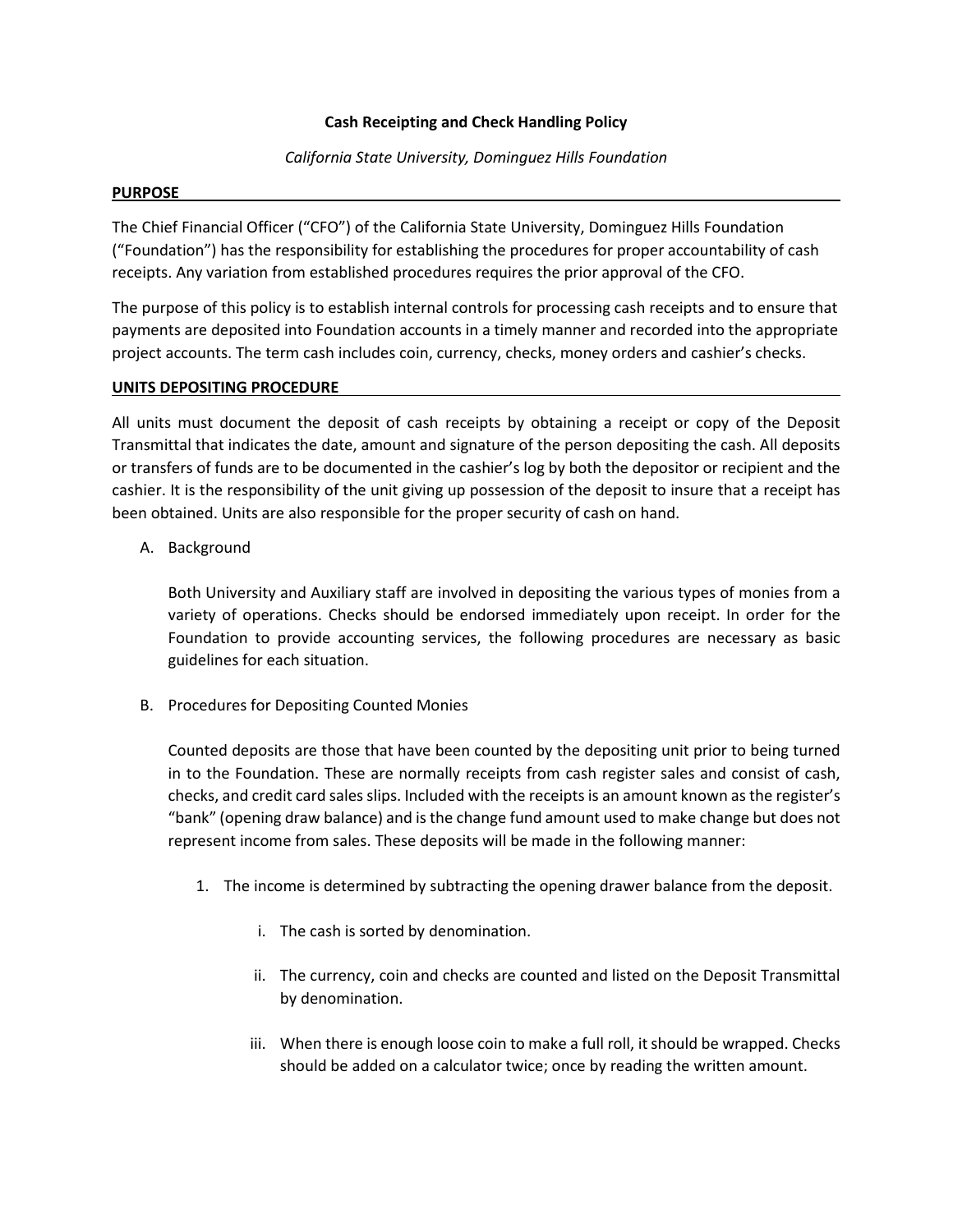- iv. The deposit is totaled, the register's opening drawer balance is subtracted, and the total income is entered on the Deposit Transmittal.
- 2. The sales are determined as follows:
	- i. The register tape or point of sales report should be initialed by the unit manager or their designee.
	- ii. Any sales adjustments are entered: over-rings, under-rings, refunds, etc. The over-ring slip should be signed by the cashier and supervisor and then attached to the Deposit Transmittal as back-up, unless void entries can be rung on the register tape. Voids are made on the register by access code performed by the supervisor only.
- 3. The over or short amounts are determined as follows:
	- i. Total Sales are compared to Total Income on the Deposit Transmittal and the amount of Over or Short is entered to balance.
	- ii. In cases where the Foundation discovers the discrepancy and if the Over or Short is significant (\$25.00 or more) the discrepancy should be researched and the Accounting Manager notified by the appropriate staff. The appropriate staff will also notify the department's unit manager of the discrepancy.
- 4. The deposit is compiled as follows:
	- i. It should be verified that all remaining items on the Deposit Transmittal have been entered with two signatures, date, name of unit, and register number.
	- ii. The cash bag must be locked/sealed when received from the units by the vault cashier.
- 5. The money is deposited as follows:
	- i. The deposit should be transported to the Foundation or Dining Services Office, without establishing a pattern by two people (if possible).
	- ii. Deposit will be entered into the logbook and signed by and depositor.
	- iii. Deposit count.
	- iv. Foundation will provide a copy of the cash receipt to the depositing unit.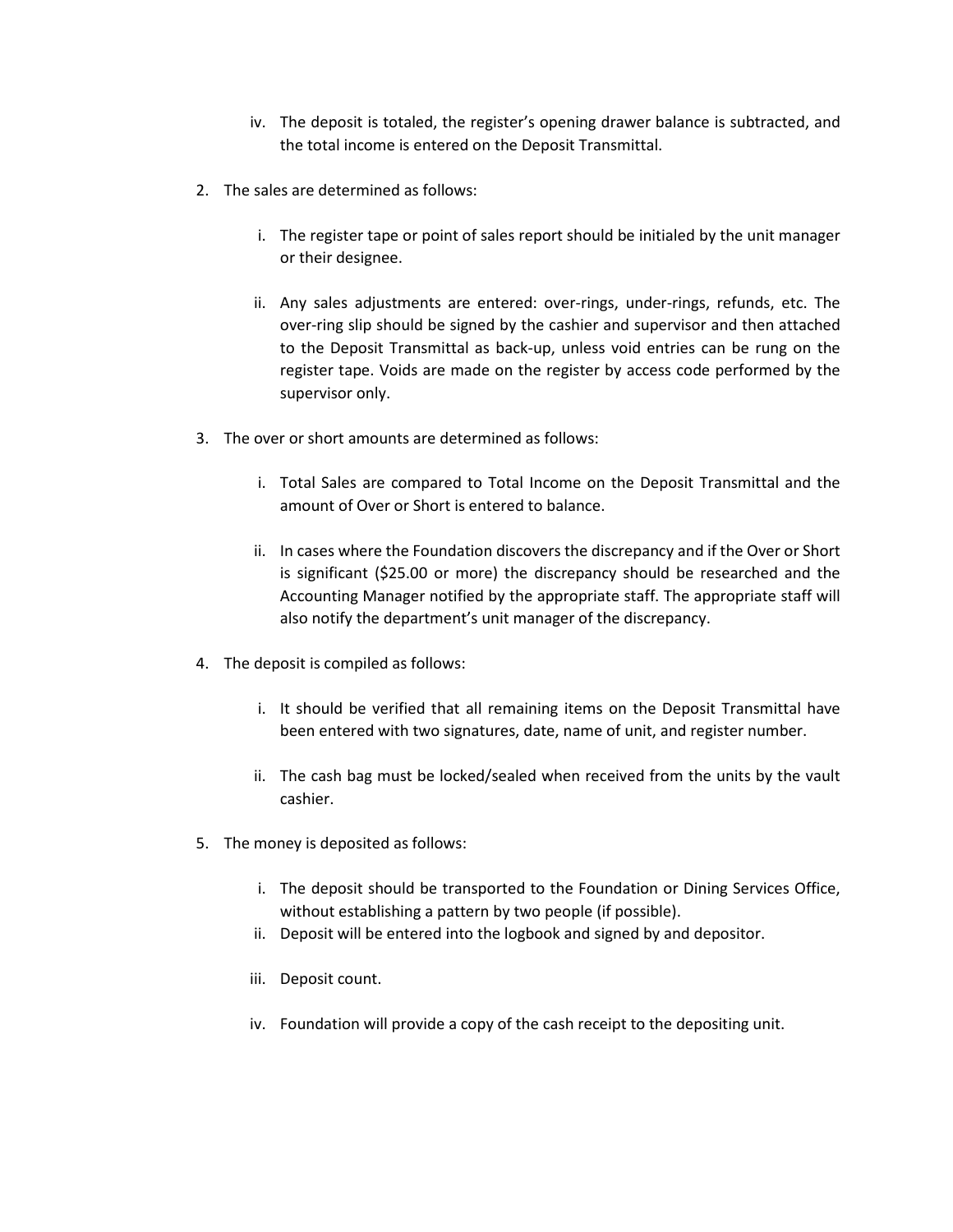### **TIMELY DEPOSITS**

The Foundation may receive deposits in several different ways depending on the type of unit operation. In each case, however, accountability and documentation must be maintained. The appropriate method in which deposits are received and the corresponding Cashier procedures are as follows:

- A. Cashier receives directly from commercial unit.
	- a. A completed Deposit Transmittal form must be with the deposit.
	- b. The two persons presenting the deposit must sign the deposit log.
- B. Cashier receives from a non-commercial unit:
	- a. The depositor presents the deposit slip and funds to the Foundation.
	- b. The cashier verifies the funds and gives the depositor a cash receipt.
- C. All departments collecting monies on behalf of the Foundation must deposit the funds timely defined as follows:
	- a. Projects receiving more than \$250.00 per day are required to make deposits with the Foundation the next business day.
	- b. Projects receiving less than \$250.00 per day are required to make deposits when they accumulate \$250.00, or weekly, whichever comes first, with the Foundation.
	- c. Projects are required to deposit all cash and checks at least weekly, regardless of the amount collected.
	- d. If the staff fails to meet any of the above criteria, the Foundation will notify the Project Director via email with a CC: to the Financial Services Supervisor. If the late deposit pattern continues, the Project Director will be notified, with a CC: to the Chief Financial Officer and Dean of the department. If the pattern of late deposits still continues a meeting will be held with the Project Director(s), Chief Financial Officer, and Dean to resolve the issue.
	- e. A representative making a deposit should always receive a cash receipt from the Foundation to verify that funds were deposited.
	- f. Under no circumstances are deposits to be forwarded to the Foundation through campus mail. Never place deposits in the Foundation mailbox or front desk in-box.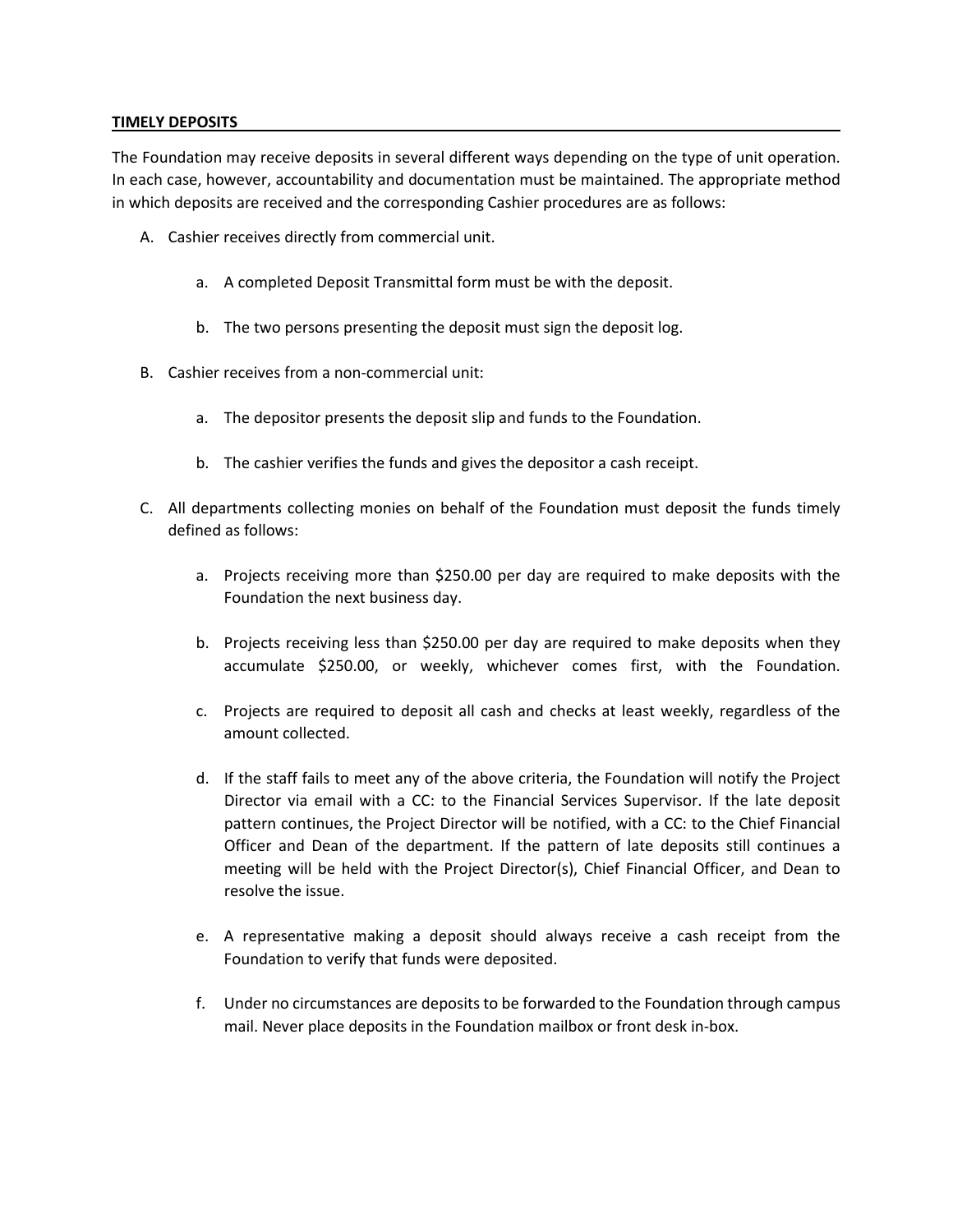## **CHECK ACCEPTANCE PROCEDURES**

This section relates to checks presented in payment for goods or services.

# **ACCEPTING CHECKS:**

Subject to limitations or exceptions stated below, checks are accepted by the Foundation in exchange for goods or services provided.

A. Conditions for acceptance:

To be accepted, each check presented must:

- 1. Be payable to the California State University, Dominguez Hills Foundation, except for a check payable to project with a DBA name.
- 2. Be recently dated not postdated or stale dated. Such checks will be brought to the attention of the project manager/director via email by the Foundation
- 3. Be properly signed or endorsed by the presenter.
- 4. Be in agreement as to numeric and written amounts.
- 5. Be legibly written in ink or typed.
- 6. Have Federal Reserve routing codes printed as part of the MICR encoding at the bottom of the check.
- 7. Not be altered or grossly mutilated.
- 8. Not have any unreasonable restrictions placed on the face which excessively limit its application.
- 9. Contain sufficient information to permit tracing the presenter (e.g. address, telephone number, etc.). Some units may have a more restricted policy.
- B. Verifying presenter information:

Some form of identification, preferably one having a picture, must be checked to verify the identification of each presenter of a check.

C. Restrictive endorsement and information required:

All checks accepted by the Foundation must be restrictively endorsed immediately upon request before deposited with the Foundation. The Foundation will provide all projects with an endorsement stamp.